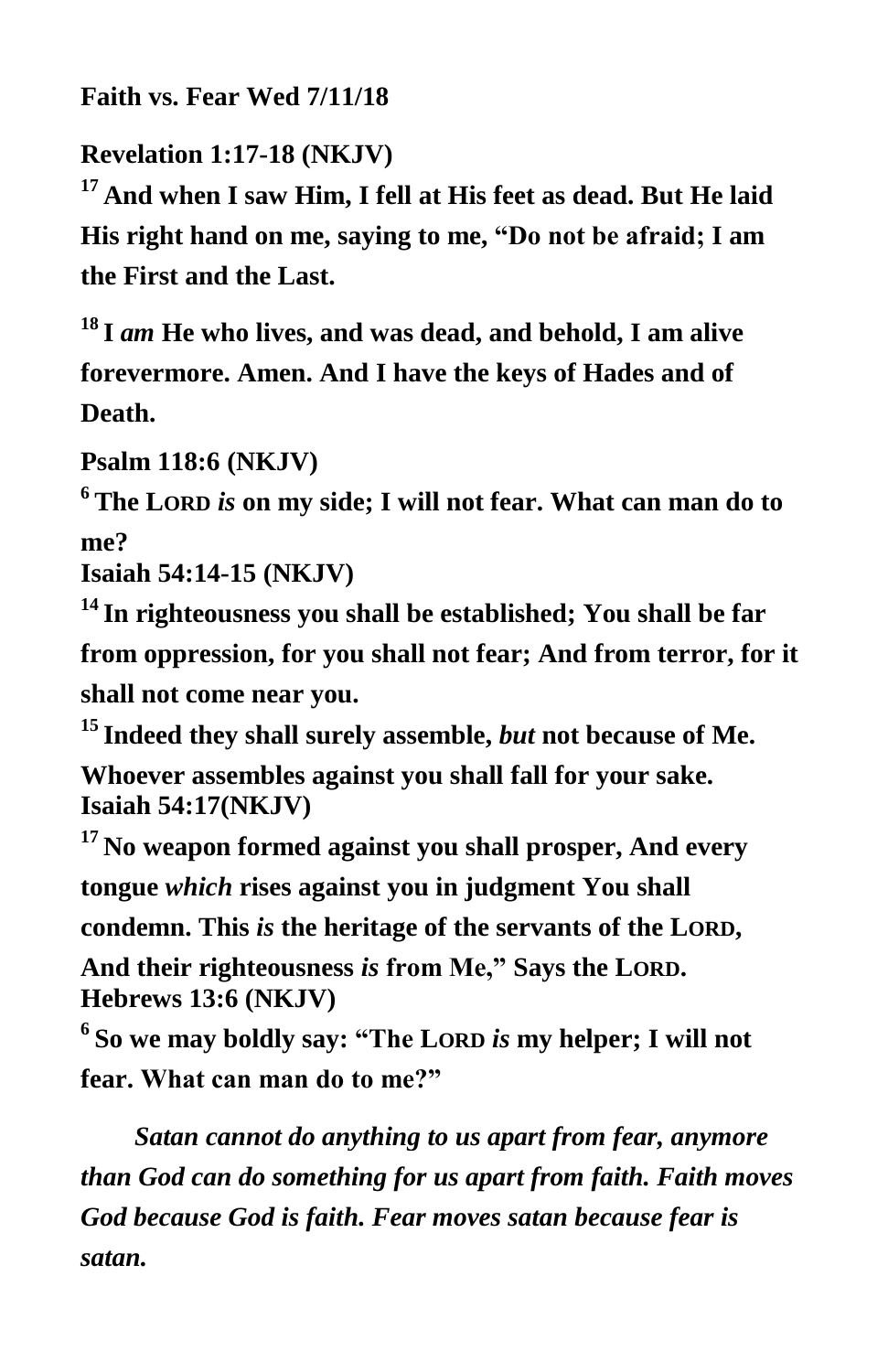*What faith is.*

**Hebrews 11:1-6 (NKJV) 11 Now faith is the substance of things hoped for, the evidence of things not seen.**

**2 For by it the elders obtained a** *good* **testimony.**

**<sup>3</sup> By faith we understand that the worlds were framed by the word of God, so that the things which are seen were not made of things which are visible.**

**<sup>4</sup> By faith Abel offered to God a more excellent sacrifice than Cain, through which he obtained witness that he was righteous, God testifying of his gifts; and through it he being dead still speaks.**

**<sup>5</sup> By faith Enoch was taken away so that he did not see death, "and was not found, because God had taken him"; for before he was taken he had this testimony, that he pleased God.**

**<sup>6</sup> But without faith** *it is* **impossible to please** *Him,* **for he who comes to God must believe that He is, and** *that* **He is a rewarder of those who diligently seek Him.**

*A. Spirit force.*

 *B. God's creative power.*

 *C. The substance of things hoped for, creative power of divine work, basis of pleasing God, shield of Christian armor.*

 *What is fear.* **Mark 4:37-41 (NKJV)**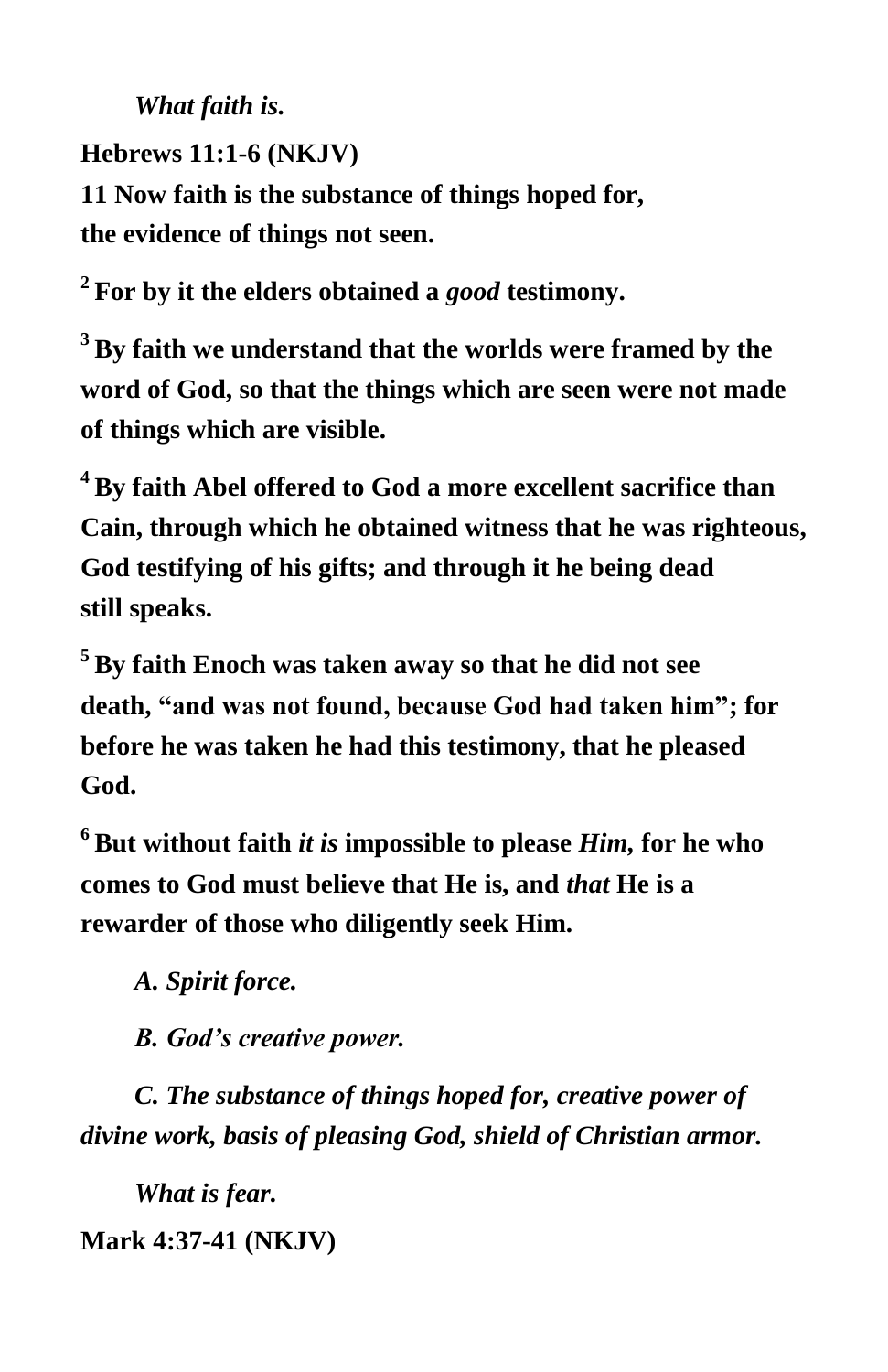**<sup>37</sup> And a great windstorm arose, and the waves beat into the boat, so that it was already filling.**

**<sup>38</sup> But He was in the stern, asleep on a pillow. And they awoke Him and said to Him, "Teacher, do You not care that we are perishing?"**

**<sup>39</sup> Then He arose and rebuked the wind, and said to the sea, "Peace,**

**be still!" And the wind ceased and there was a great calm.**

**<sup>40</sup>But He said to them, "Why are you so fearful? How** *is it* **that you have no faith?"**

**<sup>41</sup> And they feared exceedingly, and said to one another, "Who can this be, that even the wind and the sea obey Him!"**

*To have fear is to lack faith in God and His providence.*

**Matthew 14:30 (NKJV)**

**<sup>30</sup> But when he saw that the wind** *was* **boisterous, he was afraid; and beginning to sink he cried out, saying, "Lord, save me!"**

**2 Timothy 1:7 (NKJV)**

**7 For God has not given us a spirit of fear, but of power and of love and of a sound mind.**

 *He gave you a gift.*

 *1. Spirit of boldness*

## **Romans 8:15 (NKJV)**

**<sup>15</sup> For you did not receive the spirit of bondage again to fear, but you received the Spirit of adoption by whom we cry out, "Abba, Father."**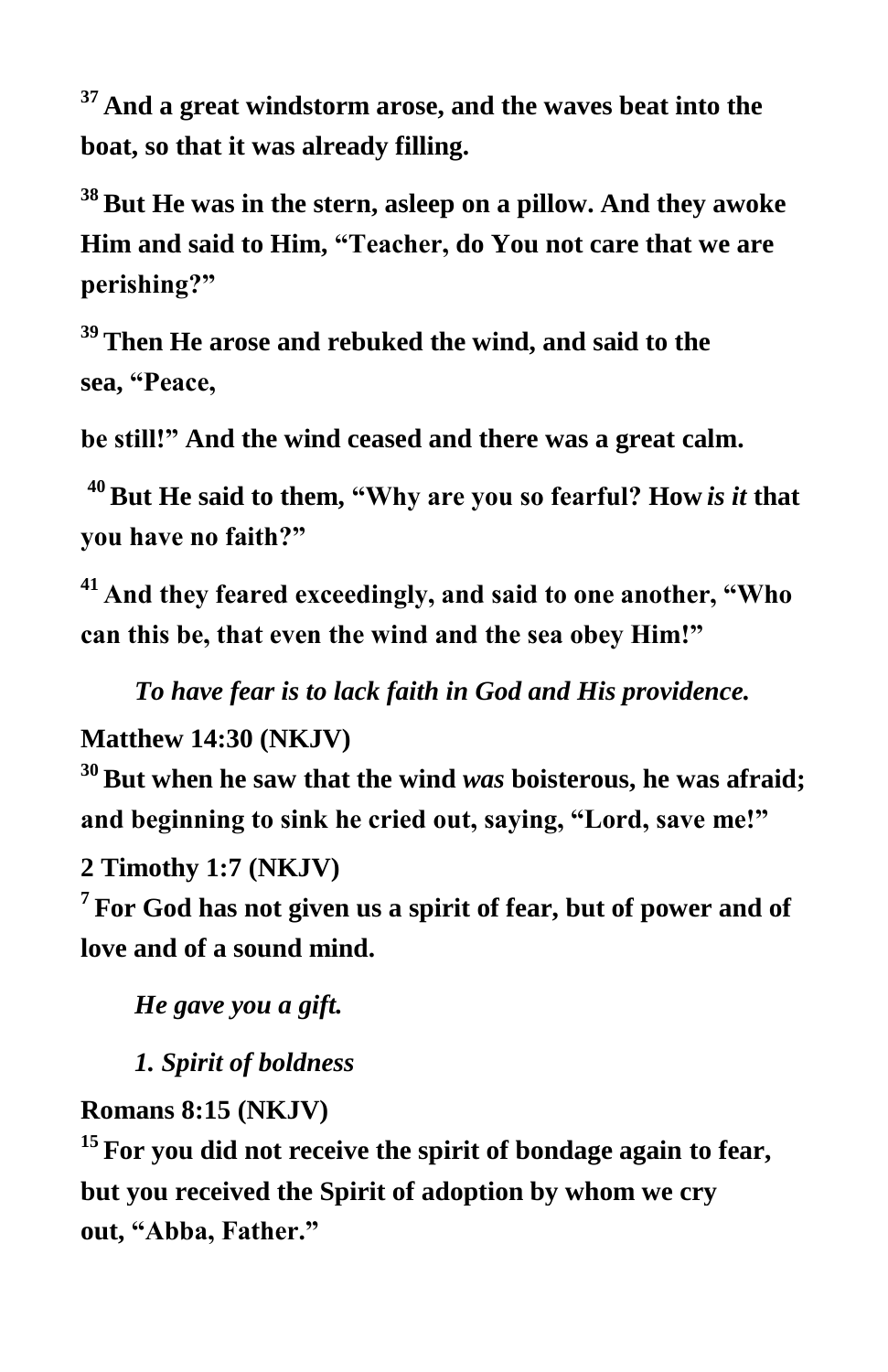*2. Spirit of power.*

**Luke 24:49 (NKJV)**

**<sup>49</sup> Behold, I send the Promise of My Father upon you; but tarry in the city of Jerusalem until you are endued with power from on high."**

*3. Spirit of love.*

**1 Corinthians 13:4 (NKJV)**

**<sup>4</sup> Love suffers long** *and* **is kind; love does not envy; love does not parade itself, is not puffed up;**

*4. Spirit of a sound mind, understanding and judgment.*

 *A. A spiritual force.*

 *B. Satan's destructive power.*

**Isaiah 54:14 (NKJV)**

**<sup>14</sup> In righteousness you shall be established; You shall be far from oppression, for you shall not fear; And from terror, for it shall not come near you.**

*How does faith work.*

 *A. Faith comes by hearing the Word.* **Romans 10:8-17 (NKJV)**

**<sup>8</sup> But what does it say? "The word is near you, in your mouth and in your heart" (that is, the word of faith which we preach):**

**9 that if you confess with your mouth the Lord Jesus and believe in your heart that God has raised Him from the dead, you will be saved.**

**<sup>10</sup> For with the heart one believes unto righteousness, and with the mouth confession is made unto salvation.**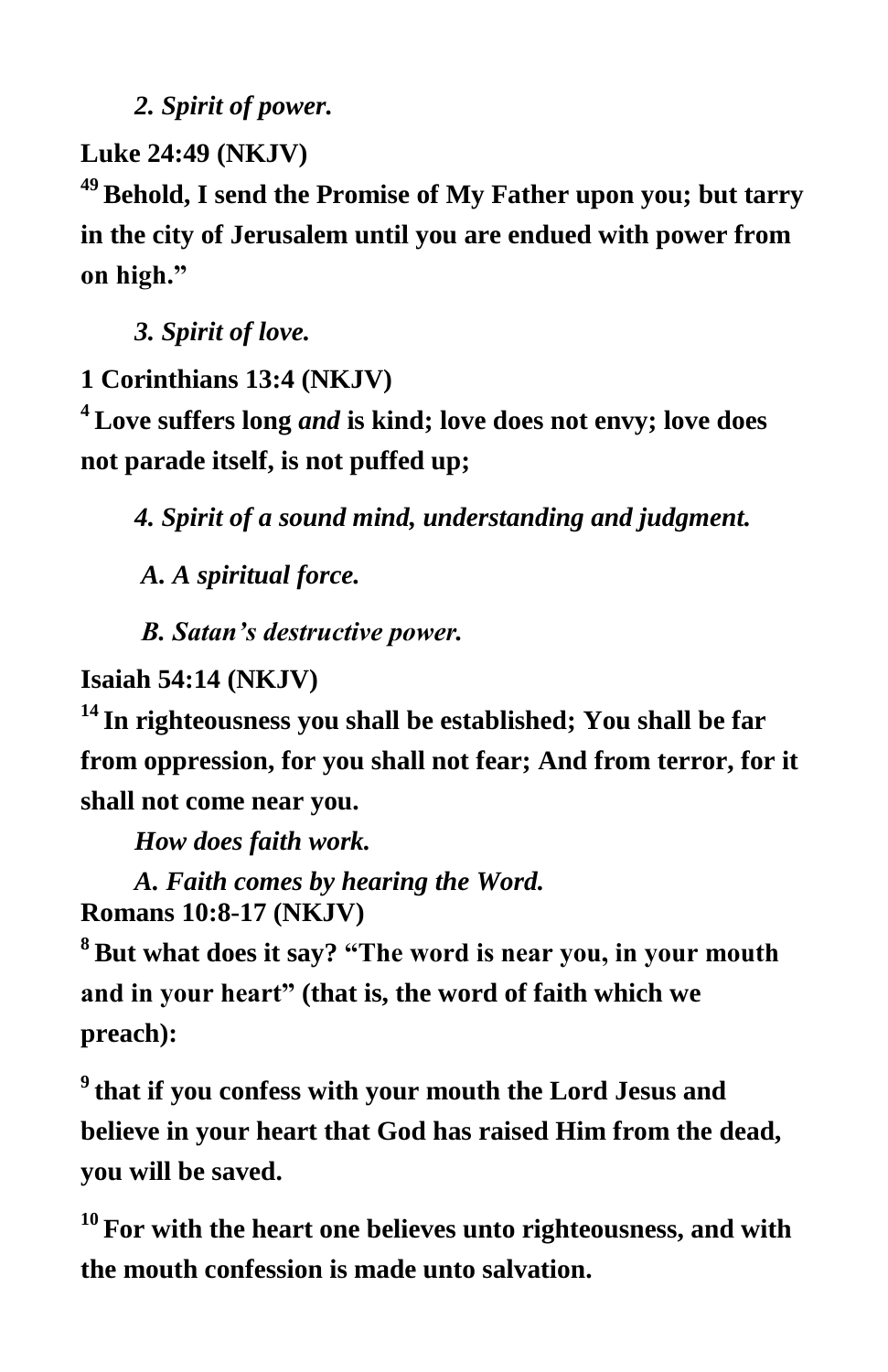**<sup>11</sup> For the Scripture says, "Whoever believes on Him will not be put to shame."**

**<sup>12</sup> For there is no distinction between Jew and Greek, for the same Lord over all is rich to all who call upon Him.**

**<sup>13</sup> For "whoever calls on the name of the LORD shall be saved."**

**<sup>14</sup> How then shall they call on Him in whom they have not believed? And how shall they believe in Him of whom they have not heard? And how shall they hear without a preacher?**

**<sup>15</sup> And how shall they preach unless they are sent? As it is written:**

**"How beautiful are the feet of those who [\[a\]](https://www.biblegateway.com/passage/?search=rom+10%3A8-17&version=NKJV#fen-NKJV-28204a) preach the gospel of peace,**

**Who bring glad tidings of good things!"**

**<sup>16</sup> But they have not all obeyed the gospel. For Isaiah says, "LORD, who has believed our report?"**

**<sup>17</sup> So then faith** *comes* **by hearing, and hearing by the word of God.** 

*B. Faith is developed by meditating and acting on God's Word.*

**James 1:22 (NKJV)**

**<sup>22</sup> But be doers of the word, and not hearers only, deceiving yourselves.**

**James 2:17-24 (NKJV)**

**<sup>17</sup> Thus also faith by itself, if it does not have works, is dead.**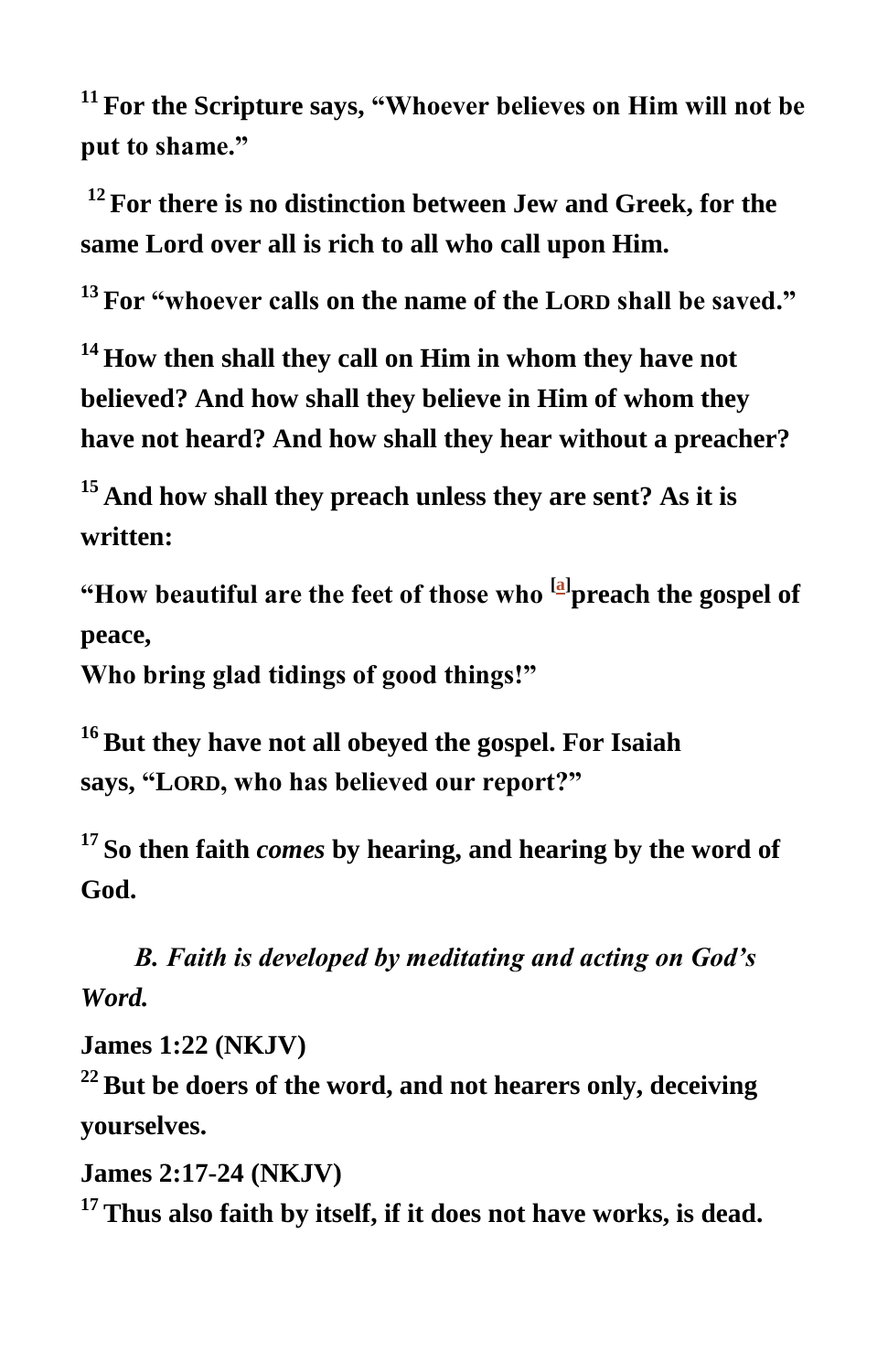**<sup>18</sup> But someone will say, "You have faith, and I have works." Show me your faith without your works, and I will show you my faith by my works.**

**<sup>19</sup> You believe that there is one God. You do well. Even the demons believe—and tremble!**

**<sup>20</sup>But do you want to know, O foolish man, that faith without works is dead?**

**<sup>21</sup> Was not Abraham our father justified by works when he offered Isaac his son on the altar?**

**<sup>22</sup> Do you see that faith was working together with his works, and by works faith was made perfect?**

**<sup>23</sup> And the Scripture was fulfilled which says, "Abraham believed God, and it was accounted to him for righteousness." And he was called the friend of God.**

**<sup>24</sup> You see then that a man is justified by works, and not by faith only.**

 *C. Faith is applied by speaking of things that are not as though they were.*

**Romans 4:16-17 (NKJV)**

**<sup>16</sup> Therefore** *it is* **of faith that** *it might be* **according to grace, so that the promise might be sure to all the seed, not only to those who are of the law, but also to those who are of the faith of Abraham, who is the father of us all**

**<sup>17</sup> (as it is written, "I have made you a father of many nations") in the presence of Him whom he believed—God, who gives life**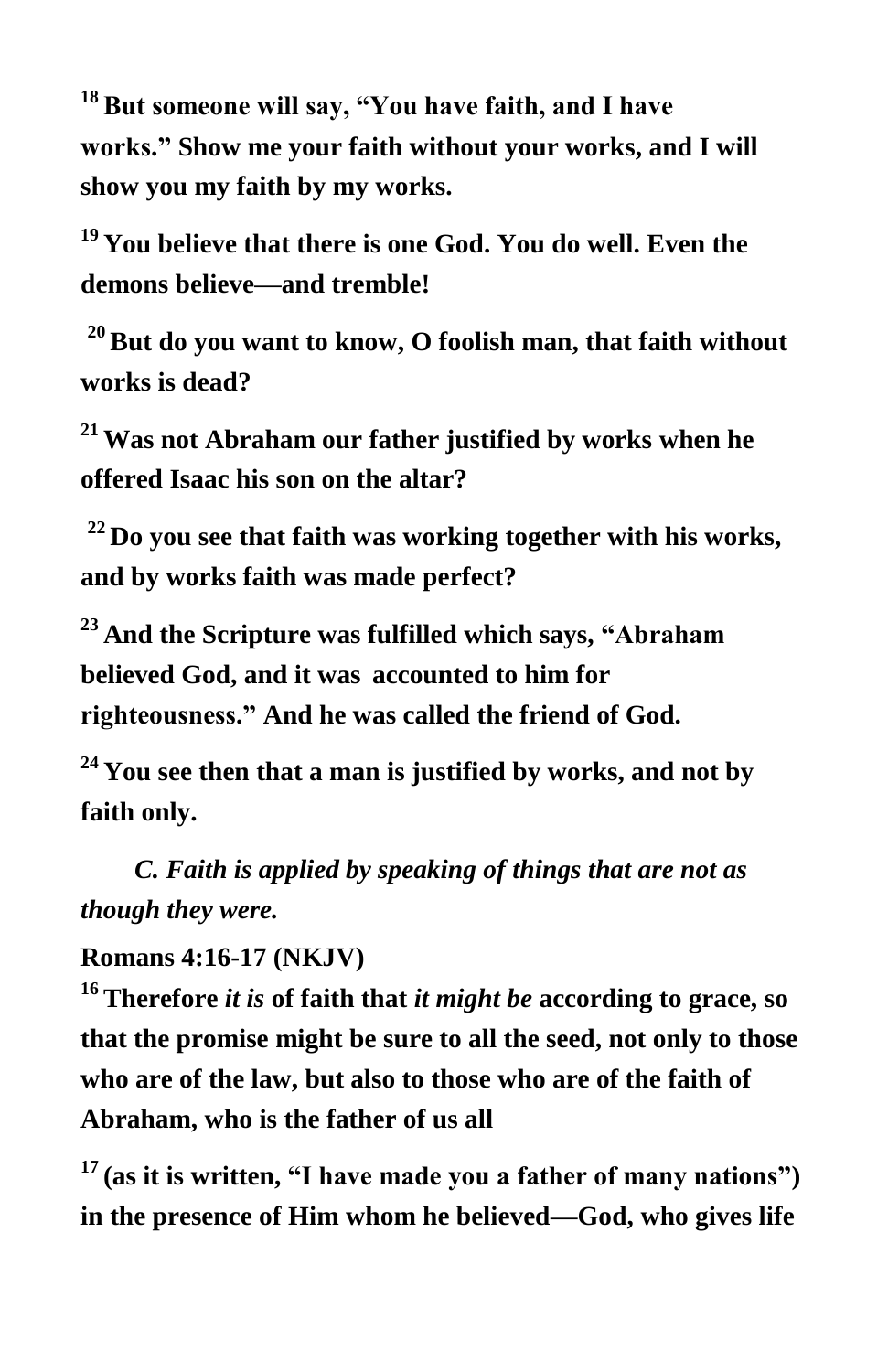**to the dead and calls those things which do not exist as though they did;**

*D. Jesus is the author and developer of our faith.*

 *How does fear work?*

*1. A fear works or comes by hearing the word of world. (mostly under the influence of satan.)*

**Matthew 14:30 (NKJV)**

**<sup>30</sup> But when he saw that the wind** *was* **boisterous, he was afraid; and beginning to sink he cried out, saying, "Lord, save me!"**

**Mark 4:19 (NKJV)**

**<sup>19</sup> and the cares of this world, the deceitfulness of riches, and the desires for other things entering in choke the word, and it becomes unfruitful.**

*2. Fear is now.*

 *A. Fear is developed by mediating and acting on satan's lies.*

 *B. Fear is applied by speaking of things that are as though they were.*

 *C. Fear demands compromise, satan supports and develops fear. Fear becomes doubt and unbelief when it acted upon.*

 *3. Fear is NOT natural to the born-again believer*

## **1 John 4:15-18 (NKJV)**

**<sup>15</sup> Whoever confesses that Jesus is the Son of God, God abides in him, and he in God.**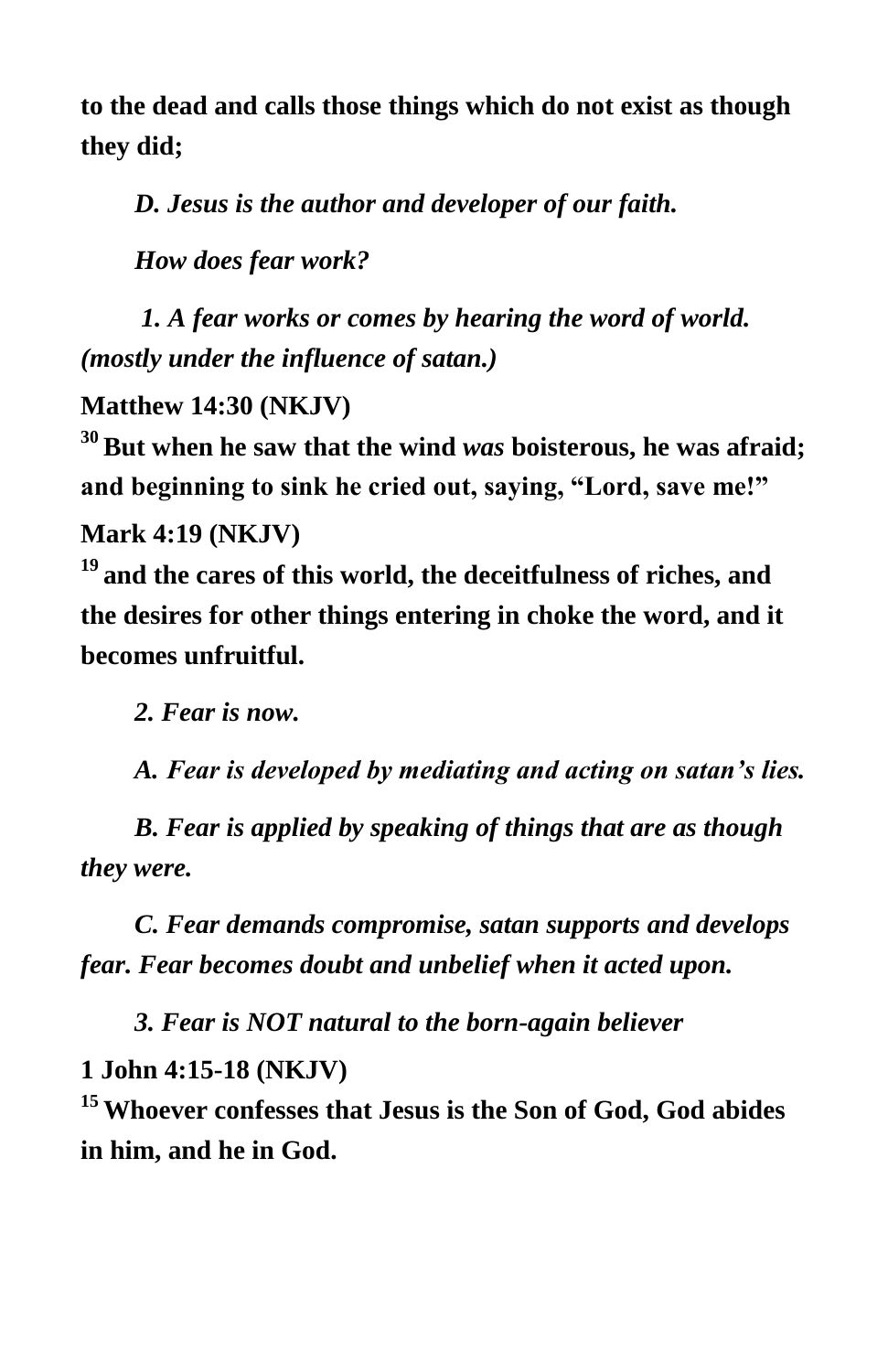**<sup>16</sup> And we have known and believed the love that God has for us. God is love, and he who abides in love abides in God, and God in him.**

**<sup>17</sup> Love has been perfected among us in this: that we may have boldness in the day of judgment; because as He is, so are we in this world.**

**<sup>18</sup> There is no fear in love; but perfect love casts out fear, because fear involves torment. But he who fears has not been made perfect in love.**

*A. Fear has to be received before it can enter the heart and stop faith.*

**Mark 4:18-19 (NKJV)**

**<sup>18</sup> Now these are the ones sown among thorns;** *they are* **the ones who hear the word,**

**<sup>19</sup> and the cares of this world, the deceitfulness of riches, and the desires for other things entering in choke the word, and it becomes unfruitful.**

**Luke 21:34 (NKJV)**

**<sup>34</sup> "But take heed to yourselves, lest your hearts be weighed down with carousing, drunkenness, and cares of this life, and that Day come on you unexpectedly.**

 *We receive what we continually look at.*

**Proverbs 4:20 (NKJV)**

**<sup>20</sup> My son, give attention to my words; Incline your ear to my sayings. Matthew 14:30 (NKJV)**